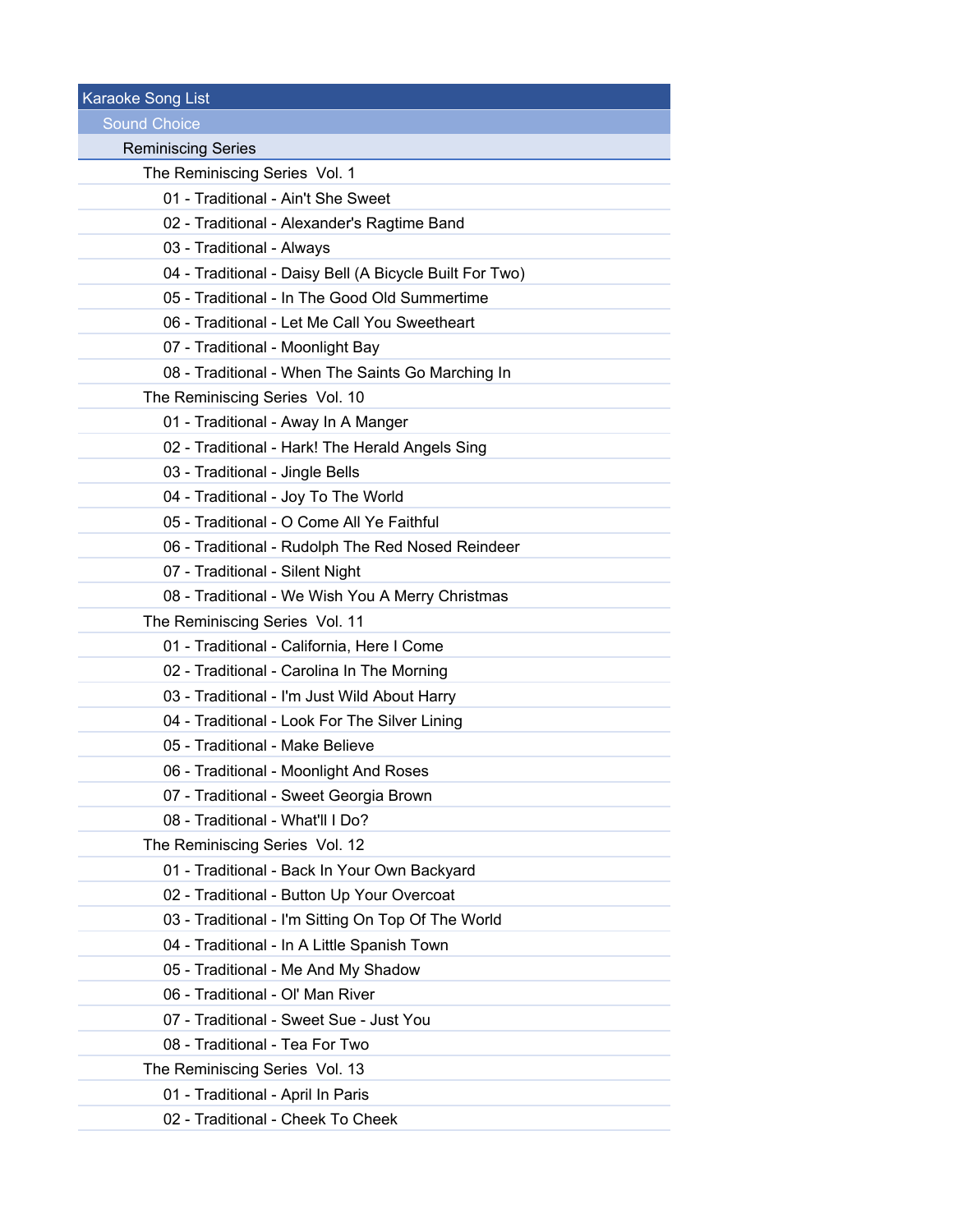| 03 - Traditional - Harbor Lights                         |
|----------------------------------------------------------|
| 04 - Traditional - I Can't Give You Anything But Love    |
| 05 - Traditional - In A Shanty In Old Shanty Town        |
| 06 - Traditional - On The Sunny Side Of The Street       |
| 07 - Traditional - Pennies From Heaven                   |
| 08 - Traditional - Star Dust                             |
| The Reminiscing Series Vol. 14                           |
| 01 - Traditional - Anniversary Waltz                     |
| 02 - Traditional - I'll Be Seeing You                    |
| 03 - Traditional - In The Mood                           |
| 04 - Traditional - Moonlight Becomes You                 |
| 05 - Traditional - Skylark                               |
| 06 - Traditional - String Of Pearls, A                   |
| 07 - Traditional - That Old Black Magic                  |
| 08 - Traditional - There'll Be Some Changes Made         |
| The Reminiscing Series Vol. 15                           |
| 01 - Traditional - Autumn In New York                    |
| 02 - Traditional - Because Of You                        |
| 03 - Traditional - Bewitched                             |
| 04 - Traditional - Day By Day                            |
| 05 - Traditional - Edelweiss - Sound Of Music            |
| 06 - Traditional - More I See You, The                   |
| 07 - Traditional - Rum And Coca-Cola                     |
| 08 - Traditional - September Song                        |
| The Reminiscing Series Vol. 16                           |
| 01 - Traditional - Blessed Assurance                     |
| 02 - Traditional - Bringing In The Sheaves               |
| 03 - Traditional - Down By The Riverside                 |
| 04 - Traditional - God Be With You Till We Meet Again    |
| 05 - Traditional - In The Garden                         |
| 06 - Traditional - Just A Closer Walk With Thee          |
| 07 - Traditional - Love Lifted Me                        |
| 08 - Traditional - Swing Low, Sweet Chariot              |
| The Reminiscing Series Vol. 17                           |
| 01 - Traditional - Cuddle Up A Little Closer, Lovey Mine |
| 02 - Traditional - I Wonder Who's Kissing Her Now        |
| 03 - Traditional - K-K-K-Katy                            |
| 04 - Traditional - My Gal Sal                            |
| 05 - Traditional - My Old Kentucky Home                  |
| 06 - Traditional - Oh, Susanna                           |
| 07 - Traditional - Put On Your Old Gray Bonnet           |
| 08 - Traditional - Side By Side                          |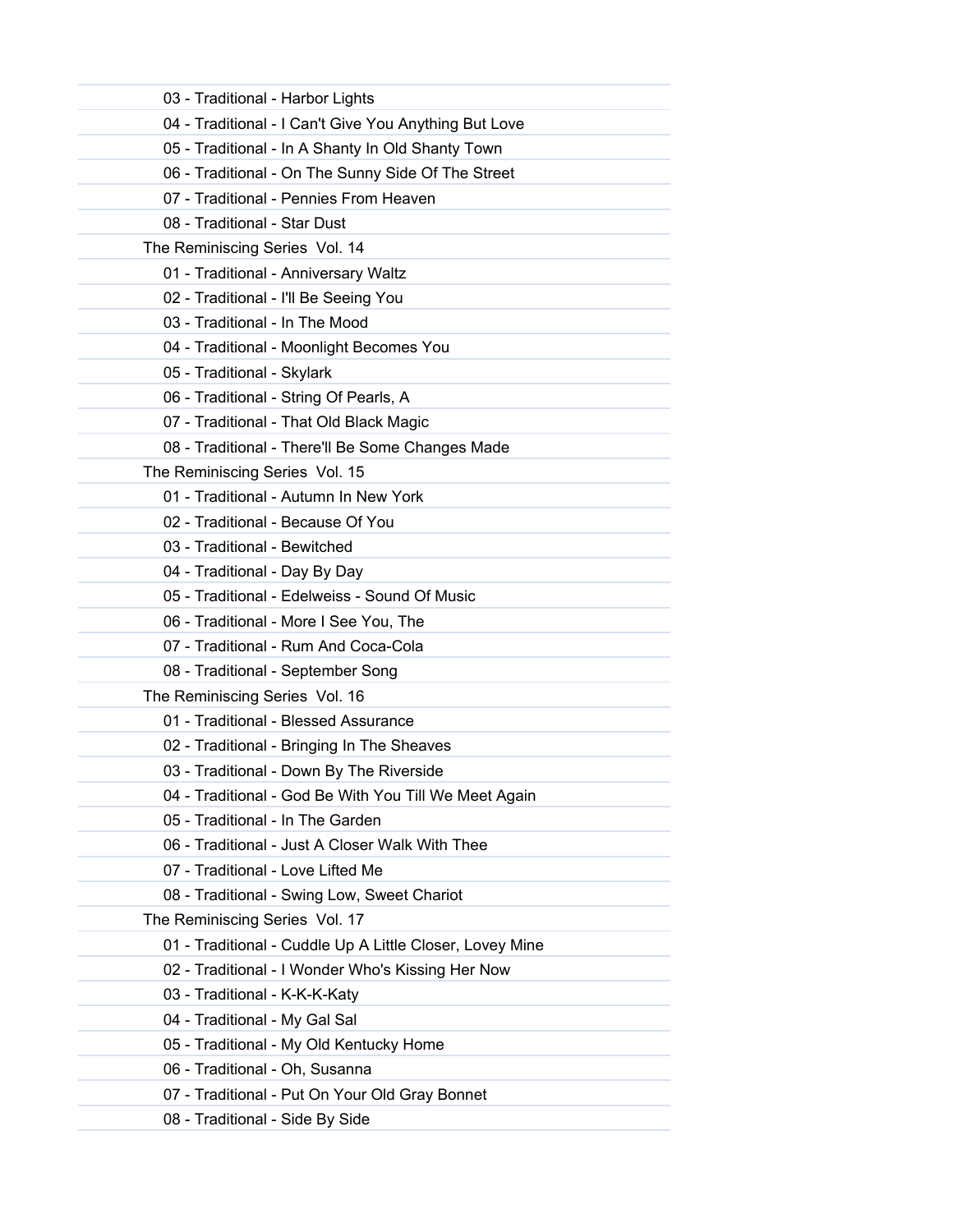| The Reminiscing Series Vol. 2                              |
|------------------------------------------------------------|
| 01 - Traditional - Band Played On, The                     |
| 02 - Traditional - Bill Bailey, Won't You Please Come Home |
| 03 - Traditional - By The Light Of The Silvery Moon        |
| 04 - Traditional - Bye Bye Blackbird                       |
| 05 - Traditional - Down By The Old Mill Stream             |
| 06 - Traditional - My Blue Heaven                          |
| 07 - Traditional - My Wild Irish Rose                      |
| 08 - Traditional - You Are My Sunshine                     |
| The Reminiscing Series Vol. 4                              |
| 01 - Traditional - Dark Town Strutter's Ball               |
| 02 - Traditional - Hot Time In The Old Town                |
| 03 - Traditional - I've Been Working On The Railroad       |
| 04 - Traditional - In My Merry Oldsmobile                  |
| 05 - Traditional - Over There                              |
| 06 - Traditional - Sweet Rosie O'grady                     |
| 07 - Traditional - When The Moon Comes Over The Mountain   |
| 08 - Traditional - Yellow Rose Of Texas                    |
| The Reminiscing Series Vol. 5                              |
| 01 - Traditional - Amazing Grace                           |
| 02 - Traditional - Battle Hymn Of The Republic             |
| 03 - Traditional - Five Foot Two Eyes Of Blue              |
| 04 - Traditional - God Bless America                       |
| 05 - Traditional - How Great Thou Art                      |
| 06 - Traditional - My Bonnie Lies Over The Ocean           |
| 07 - Traditional - She'll Be Comin' Round The Mountain     |
| 08 - Traditional - Shine On Harvest Moon                   |
| The Reminiscing Series Vol. 6                              |
| 01 - Traditional - He's Got The Whole World In His Hands   |
| 02 - Traditional - I'll Fly Away                           |
| 03 - Traditional - In The Sweet By And By                  |
| 04 - Traditional - Jesus Loves Me                          |
| 05 - Traditional - Just As I Am                            |
| 06 - Traditional - Rock Of Ages                            |
| 07 - Traditional - What A Friend We Have In Jesus          |
| 08 - Traditional - When The Roll Is Called Up Yonder       |
| The Reminiscing Series Vol. 7                              |
| 01 - Traditional - For Me And My Gal                       |
| 02 - Traditional - In The Shade Of The Old Apple Tree      |
| 03 - Traditional - Margie                                  |
| 04 - Traditional - Meet Me In St. Louis, Louis             |
| 05 - Traditional - Peg O' My Heart                         |